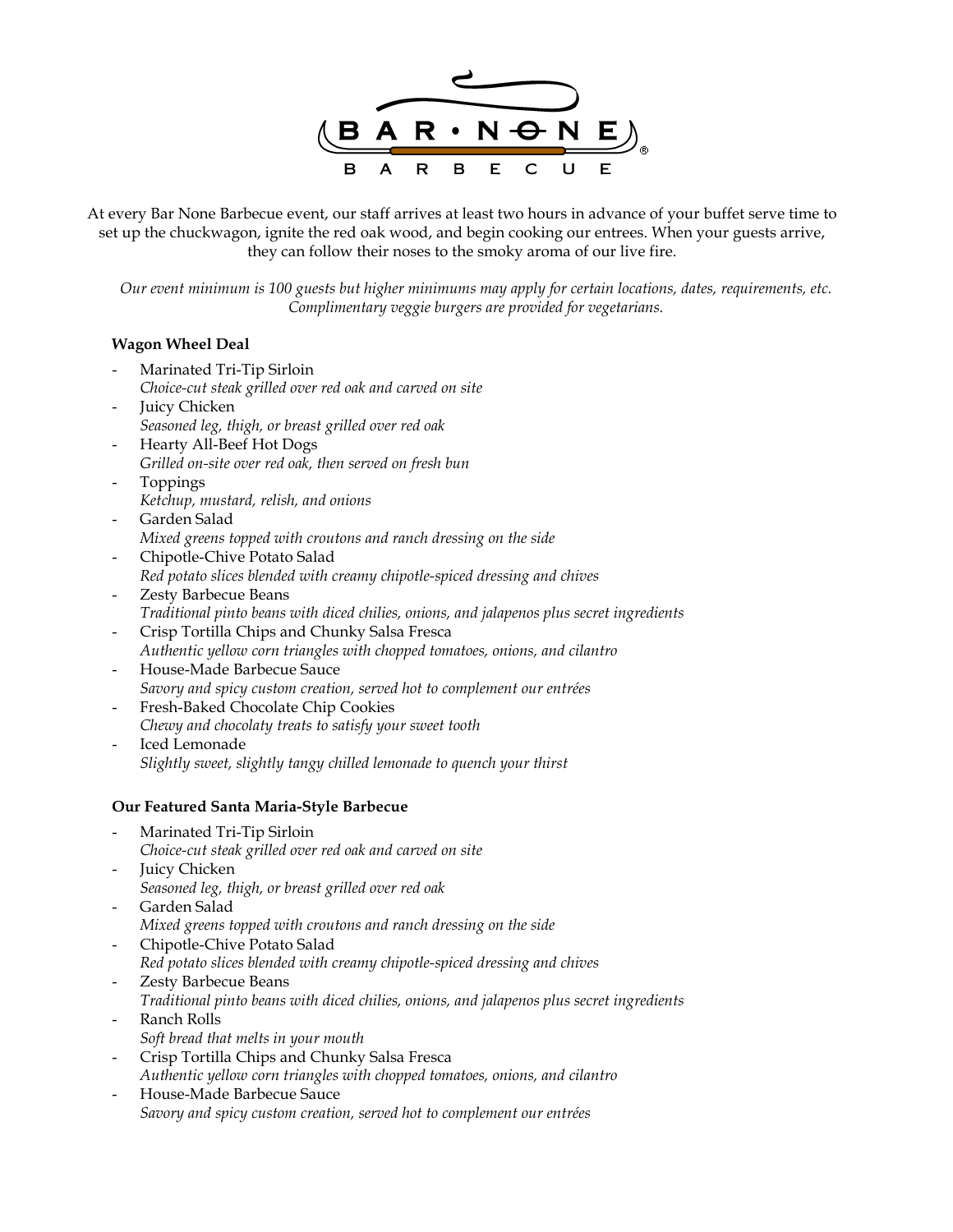#### **All-American Barbecue**

- Third-Pound Hamburgers and Cheeseburgers *Grilled over red oak, then served on fresh bun*
- Hearty All-Beef Hot Dogs *Grilled over red oak, then served on fresh bun*
- Toppings
	- *Ketchup, mustard, mayo, relish, onions, tomatoes, dill pickle slices, and Thousand Island dressing*
- Classic Cole Slaw *Crisp cabbage tossed with silky dressing*
- Chipotle-Chive Potato Salad
- *Red potato slices blended with creamy chipotle-spiced dressing and chives*
- Zesty Barbecue Beans *Traditional pinto beans with diced chilies, onions, and jalapenos plus secret ingredients*
- Crisp Tortilla Chips and Chunky Salsa Fresca *Authentic yellow corn triangles with chopped tomatoes, onions, and cilantro*

#### **Western Roundup**

- Tender Baby-Back Ribs *Marinated pork ribs slow grilled over red oak, then sealed for the ultimate flavor and tenderness*
- Juicy Chicken *Seasoned leg, thigh, or breast grilled over red oak*
- Garden Greens *Mixed greens tossed with diced walnuts, feta cheese, and raspberry vinaigrette*
- Chipotle-Chive Potato Salad *Red potato slices blended with creamy chipotle-spiced dressing and chives*
- Zesty Barbecue Beans *Traditional pinto beans with diced chilies, onions, and jalapenos plus secret ingredients*
- Ranch Rolls *Soft bread that melts in your mouth*
- Crisp Tortilla Chips and Chunky Salsa Fresca *Authentic yellow corn triangles with chopped tomatoes, onions, and cilantro*
- House-Made Barbecue Sauce *Savory and spicy custom creation, served hot to complement our entrées*

## **Hog Wild Hoedown**

Pulled Pork

*Slow-roasted pork, shredded, chopped, and then mixed with barbecue sauce to pile high on a soft, seeded bun*  Teriyaki Chicken

- *Leg, thigh, or breast grilled over red oak, then topped with a sweet glaze*
- Classic Cole Slaw *Crisp cabbage tossed with silky dressing (served separately or on top of the pulled pork sandwich)*
- Chipotle-Chive Potato Salad *Red potato slices blended with creamy chipotle-spiced dressing and chives*
- Honey Baked Beans *White beans flavored with bacon, onion, and green bell pepper*
- Hawaiian Rolls *Sweet bread to complement the theme*
- House-Made Barbecue Sauce *Savory and spicy custom creation, served hot to complement our entrées*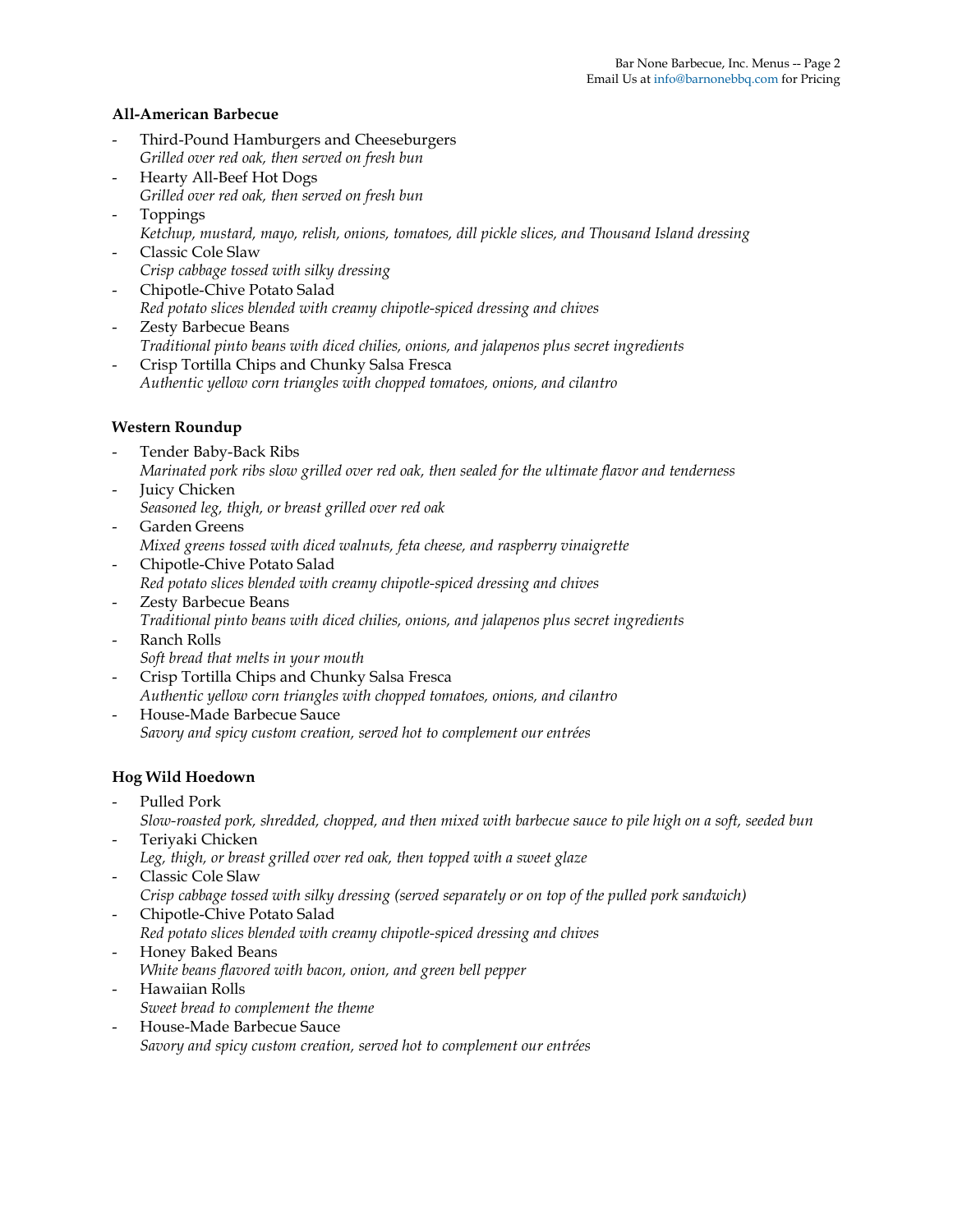#### **Crowd Pleaser**

- Tender Baby-Back Ribs *Marinated pork ribs slow grilled over red oak, then sealed for the ultimate flavor and tenderness*
- Marinated Tri-Tip Sirloin *Choice-cut steak grilled over red oak and carved on site*
- Juicy Chicken *Seasoned leg, thigh, or breast grilled over red oak*
- Classic Caesar Salad *Fresh romaine topped with garlic croutons, parmesan cheese, and Caesar dressing*
- Traditional Macaroni Salad *Elbow macaroni with red and green bell peppers and tangy dressing*
- Zesty Barbecue Beans *Traditional pinto beans with diced chilies, onions, and jalapenos plus secret ingredients*
- Grill-Toasted Garlic Bread *French bread slices topped with herbed garlic butter, grilled over red oak*
- House-Made Barbecue Sauce *Savory and spicy custom creation, served hot to complement our entrées*

## **Island-Style Barbecue**

- Teriyaki-Drizzled Tri-Tip Sirloin Steak *Choice-cut steak grilled over red oak and carved on site, then brushed with teriyaki glaze*
- Jamaican Jerk Chicken *Leg, thigh, or breast grilled over red oak, then topped with a spicy glaze*
- Traditional Macaroni Salad *Elbow macaroni with red and green bell peppers and tangy dressing*
- Rainbow Slaw *Crisp green and purple cabbage garnished with golden raisins*
- Honey Baked Beans *White beans flavored with bacon, onion, and green bell pepper*
- Hawaiian Rolls *Sweet bread to complement the theme*

## **Rancher's Favorite**

- Juicy Chicken *Seasoned leg, thigh, or breast grilled over red oak*
- Corn on the Cob *Sweet white corn, husked and then grilled, basted with garlic butter, and served with creamery butter*
- Classic Cole Slaw *Crisp cabbage tossed with silky dressing*
- Chipotle-Chive Potato Salad *Red potato slices blended with creamy chipotle-spiced dressing and chives*
- Zesty Barbecue Beans *Traditional pinto beans with diced chilies, onions, and jalapenos plus secret ingredients*
- Ranch Rolls *Soft bread that melts in your mouth*
- Crisp Tortilla Chips and Chunky Salsa Fresca *Authentic yellow corn triangles with chopped tomatoes, onions, and cilantro*
- House-Made Barbecue Sauce *Savory and spicy custom creation, served hot to complement our entrées*